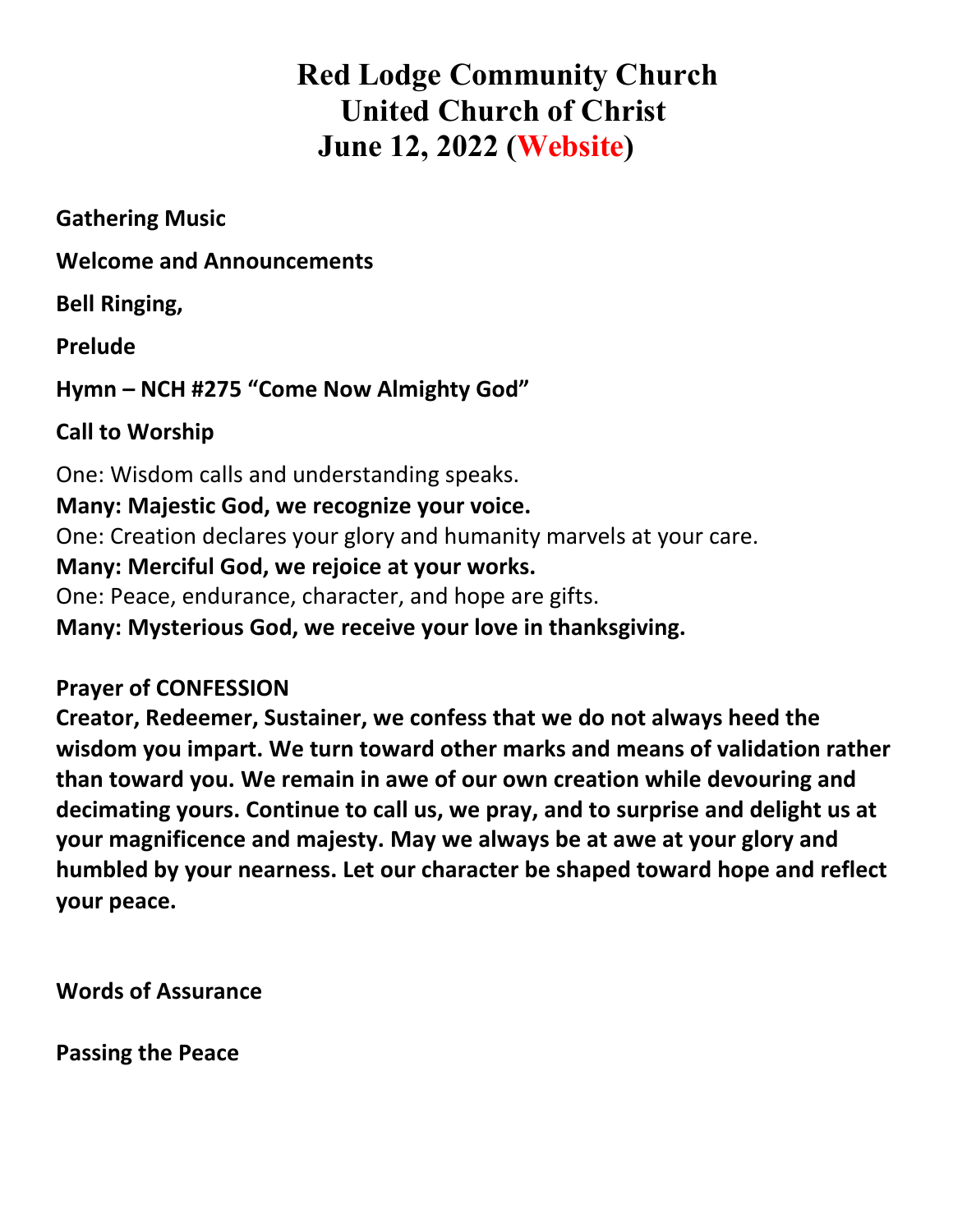## **Prayers of the People**

Joys: The creation that we are called to care for. Welcoming new neighbors! Our church and community's outreach in love to those in need. Our graduates as we celebrate their transition to the next step! Visiting family! Katie's healing. We Keep in Prayer: Joyce Miller, The community of Uvalde, Randall, John Prinkki, The Buffalo NY community, Curt, Phil, Peggy, Joyce W, Susan Watterson, Susan H, the war in Ukraine and the refugees as they face an uncertain future, the homeless and under-housed, Collin, Linda, Northern Cheyenne Boys and Girls Club, Brooke, Barb McBride, Nathanael Koch's treatment, Jessica's recovery, Kiyoko, Ken, Cara, Amanda, Dick Nolan, Dave Munson, Barb Croston, Eileen Rieger, Virginia Robertson, Sharon Scott, David Vaile, Macey Ropp Bennett, Loretta Sironen, Lynette Coleman, Hank Hawkins, Jean Walters, Kit and Cort Richards, Donna and David Ritter, David Scott, Russ Born, Skip Aleksich, Morgan, Kathleen Souders, Wylie and his family, Bobbie Morvich, health care workers, the COVID endemic as people continue to live with the virus, long-haul COVID sufferers, the housing and employment needs in Red Lodge. All those who are homebound or in care facilities, especially: Todd Kinney, Tom & Coeta Reiger, Alice Dalio, Marleen Tetrault, Marjorie Sheppard, Sheila Seiffert, Marklyn Lynn, Bill Wilson, Joyce and Al Miller, Joyce Lindberg, Bob and Becky Tirrell, Fay Rosser, Tom, Warren Peterson, and Jackie Clayton. Those who are incarcerated and their families. Those living with mental health challenges. Those affected by Domestic Violence including the victims, survivors, perpetrators, law enforcement, and DSVS organizations.

### Those Who Are Grieving

The family and friends of Joe Gruber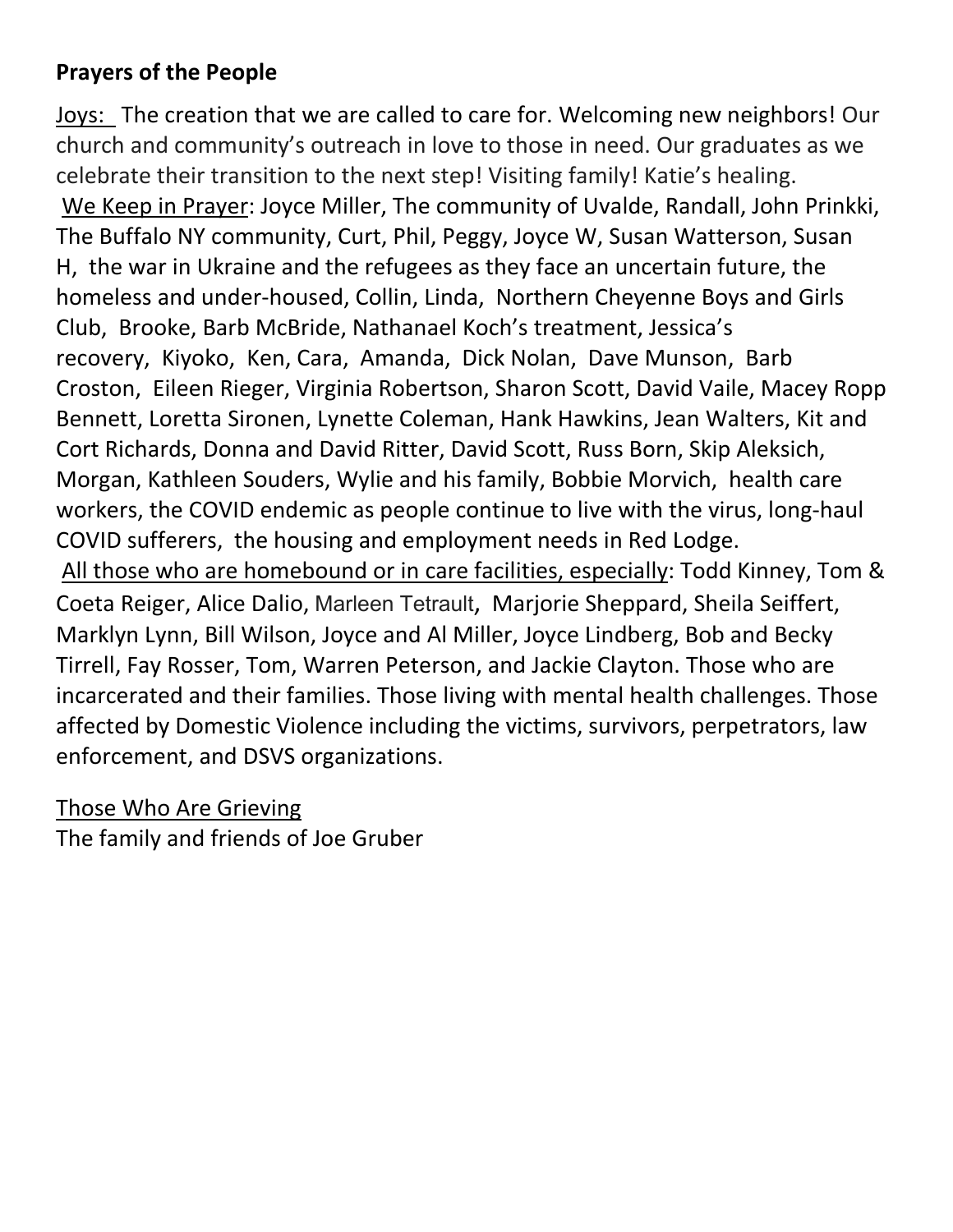**Prayer in the Model of the Lord's Prayer** 

**Loving Creator, Redeemer, and Sustainer, Your name is above all names As we live together in both unity and discord We seek to model our lives after your life; today, tomorrow and forever Through your Word you sustain us As you extend your life-renewing grace to us, guide us in extending that same grace to others. Hold us from those moments when our choices separate us from your presence. Safely lead us from the darkness that threatens to over-power us May your creation and divine presence be within us forever. Amen.** 

**Scripture – Romans 5: 1-5 (NRSV NT Pg. 145) John 16: 12-15 (NRSV NT Pg 104)**

**Message with Children**

**Special Music – "Way Maker". It's written by Osinachi Okoro Performed by Dr. Lynell Kruckeberg Sermon – Rev. Dr. Pam Peterson** 

**Silent meditation on the Gospel message** 

**Offering with Offertory Call to the Offering Giver, Steward, and Guide, may these gifts we bring magnify beyond the boundaries of our community to create new possibilities in the world.**

**Doxology**

**Prayer of Dedication Generous, Abundant, and Precious God, bless our offerings of presence, ability, and resources as we participate as your co-creators.**

**Communion Service Communion Hymn- "Way Maker". It's written by Osinachi Okoro Performed by Dr. Lynell Kruckeberg Invitation to the Table Words of Institution Sharing of the Meal**